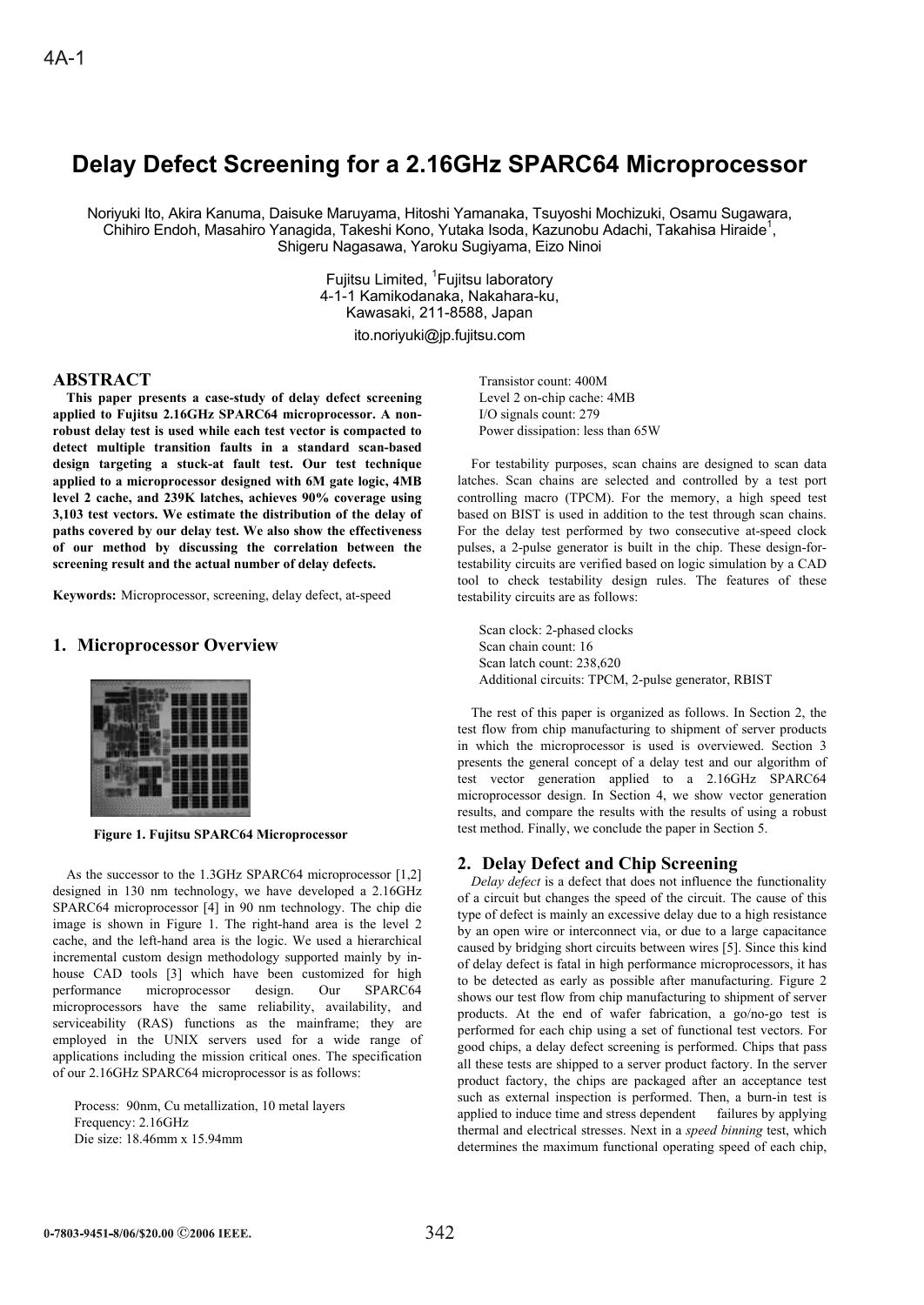a test program is loaded into the memory of the chip. Then, speed binning at several frequencies is performed by executing the test program on the chip. After the maximum speed is determined for each chip, they are used inside units. Then, a unit test is performed under a high temperature and supply voltage. After the unit test, each system is configured according to a customer's requirement and the server is shipped to the customer after running a test for several days. In this paper, we refer to the test performed after the burn-in test as the system test.



Product shipment

**Figure 2. Test Flow of Server Products** 

In our test flow, we can reduce delay defects found after packaging by screening which is done through performing a delay test at wafer-level. Since the packaging cost is wasted if a defect is found after packaging, this screening is very important to reduce the manufacturing cost. In the delay test at the wafer-level, a set of two consecutive at-speed pulses is applied for each pair of test vectors at the same or a slower speed than the production specified speed. The important thing before adding a delay test step to the test flow is to confirm that a go/no-go result by a delay test correlates well with the delay defect found in a system test. To the best of our knowledge, few analyses on the correlation between delay test results and actual delay defects have been reported [6]. In [6,7] to confirm the correlation, chips failing the delay test are tested again at a lower speed. In our experiment, we confirmed it using the data of chips that failed the speed binning. If there is a good correlation and there is a possibility of reducing the manufacturing cost, the screening by the delay test is applied. Table 1 shows four possible cases depending on the results of the delay test at chip-level and the system test performed after packaging the chip. Case A is when a chip passes both delay and system tests. Case B is when a chip is *under-killed* by the delay test. The chip passes the delay test but fails a system test. Since the delay defect is found in a system test after packaging, the packaging cost is wasted. Case C is when a chip is *over-killed* by the delay test. The chip fails the delay test but passes the system test. In this case, screening regards a good chip that passes a system test as a defective chip. This means that good chips are wasted. Case D is when a chip fails both delay and system tests. By screening out chips with delay defects, there is no waste of manufacturing costs for packaging and the system test. When the delay test is used for screening, ideally cases B and C should not happen. The reason some chips are under-killed (Case B) can be the low coverage achieved for critical paths and the low frequency of the clock applied for the delay test. The reason some chips are over-killed (Case C) is the excessive usage of test vectors that test functionally untestable paths [6,7]. A functionally untestable path is a path not activated by any combination of instructions in a microprocessor.

**Table 1. Correlation between Delay Test and System Test** 

|                                   |      | Delay test    |           |  |
|-----------------------------------|------|---------------|-----------|--|
|                                   |      | Pass          | Fail      |  |
|                                   |      | Case A.       | Case C:   |  |
| System test<br>after<br>packaging | Pass | Real pass     | Over-kill |  |
|                                   |      | No loss       | Loss      |  |
|                                   |      | Case B:       | Case D:   |  |
|                                   | Fail | Under-kill    | Real fail |  |
|                                   |      | $_{\rm Loss}$ | No loss   |  |

When the delay test is applied, the clock is set to the same frequency or a slower frequency than the target frequency of the chip. According to the frequency of the clock in the delay test, the percentages of chips categorized into cases A, B, C, and D change. In general, when the frequency increases, the percentages of cases A and B decrease and the percentages of cases C and D increase. Here, let  $N_A$ ,  $N_B$ ,  $N_C$ , and  $N_D$  be the numbers of chips categorized into cases A, B, C, and D, respectively. Further, let *UP*, *PC*, *STC* , and DTC be the unit price, the packaging cost, the system test cost, and the delay test cost respectively. When comparing the case the delay test is applied with the case the delay test is not applied, the loss of the manufacturing cost  $\triangle LMC$  is expressed as,

$$
\Delta LMC = N_D \cdot (PC + STC) - N_C \cdot UP - \sum_{i=A,B,C,D} N_i \cdot DTC \tag{1}
$$

Applying the delay test is beneficial only if  $\triangle LMC$  is positive. The value of  $\Delta LMC$  depends on the ability of the delay test to detect actual delay defects and the frequency of the clock used in the test. If the ability of the delay test is fixed, it is possible to use a frequency which maximizes  $\Delta LMC$  .

#### **3. Delay Test**

In a standard scan design, all latches are connected into a single or multiple scan chains through which the values of latches can be loaded and unloaded. In the delay test for a standard scan design, the test vector is loaded and the result is unloaded through scan chains. To generate test vectors for the delay test, *transition fault model* [8] or *path delay fault model* [9] is used. In the delay test based on the path delay model, paths to be tested are selected from critical paths. A path which causes an incorrect operation of a chip due to a small excessive delay can be tested with a high probability. However, the test coverage for all delay faults in the entire chip is typically low because only a small number of paths are tested; the reason is the limitations on test generation and application times. On the other hand, the coverage for all delay faults in the entire chip is higher if a delay test based on the transition fault model is used. Unfortunately the delay test may not test critical paths with a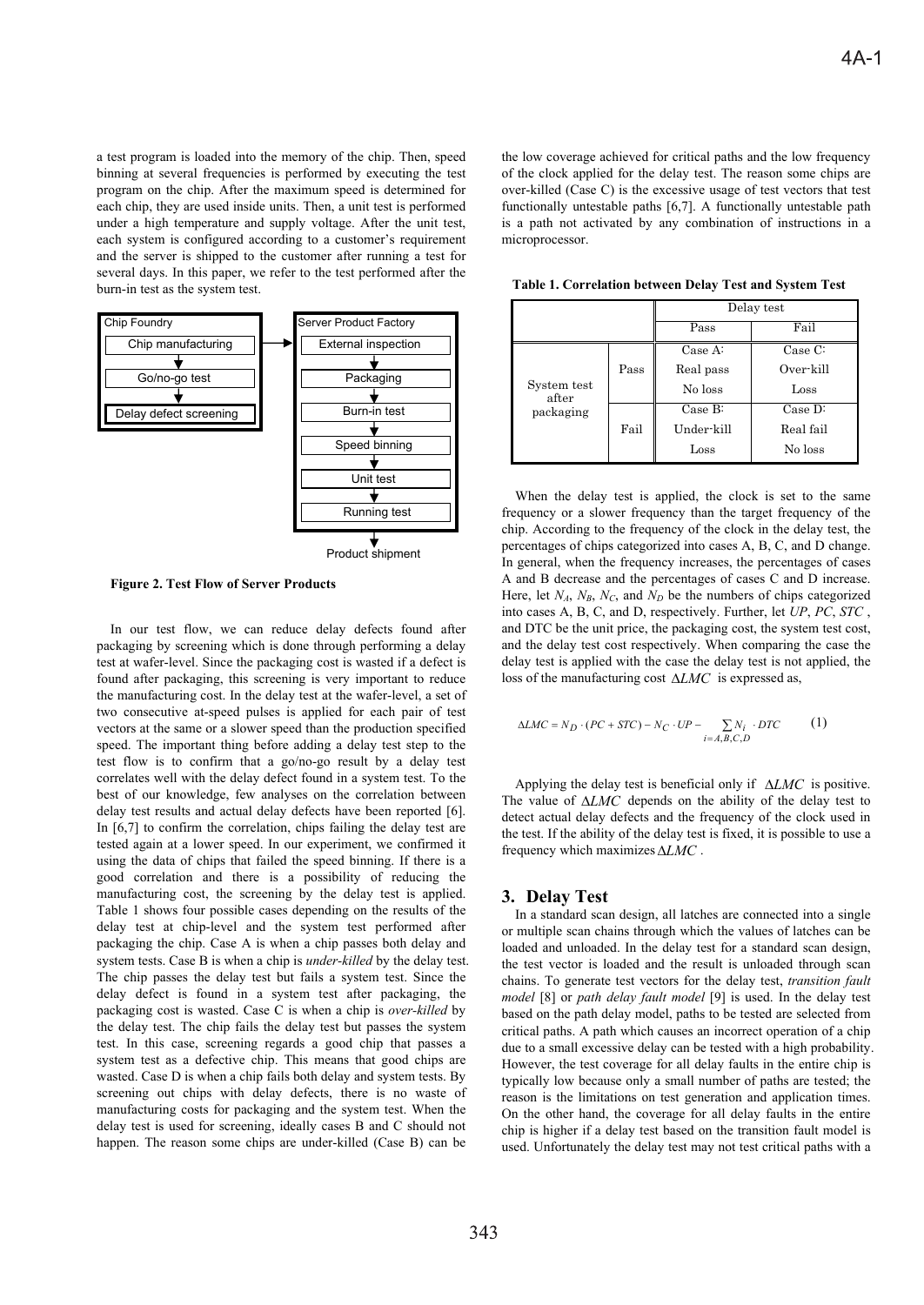high probability. Since the coverage for all delay faults in the entire chip is very important if the delay test is used to screen out actual delay defects, we select the transition fault model instead of the path delay fault model to achieve a high coverage. In the transition fault model, *slow-to-rise* and *slow-to-fall* delay faults are assumed at all input and output pins of each gate in a circuit. A slow-to-rise fault is a fault that makes a rising transition slow, while a slow-to-fall fault is a fault that makes a falling transition slow. In this fault model, it is assumed the delay increase due to a defect is large enough to make a chip operate incorrectly at the desired clock speed. The delay test for detecting a transition fault is done using a pair of test vectors  $\langle V_1, V_2 \rangle$ . The delay test is performed using this vector pair and two consecutive at-speed clock pulses. The first test vector  $V_1$  is loaded into launching latches through scan chains. Then, the first clock pulse is issued so that the launching latches capture outputs of the combinational circuit. The outputs of launching latches become inputs to the combinational circuit to generate a transition. The generated transition is rising for a slow-to-rise fault and falling for a slow-tofall fault. The second at-speed clock pulse is issued to capture the generated transition at capturing latches. When a value captured by a capturing latch is the same as the value after a transition, there is no actual delay defect at the assumed location. When the captured value is the same as the value before a transition, there is an actual delay defect at the assumed location. Figure 3 shows the sequence of the abovementioned delay test. In our delay test, the second test vector is loaded into launching latches through the combinational circuit by issuing the first clock to latches. This technique is called *functional justification*. There are two other techniques to load the second test vector, *enhanced scan* and *skewed load*. [10] compares these three techniques. We use functional justification because it needs no additional hardware. Functional justification is less likely to test functionally untestable paths than other two techniques [10,11]. Thus, the possibility of over-kill in the functional justification is least among the three techniques.



**Figure 3. Delay Test by Two At-speed Clock Pulses** 

#### **3.1 Design for Testability Circuits**

Our delay test based on a standard scan design needs no additional hardware except for a circuit to generate two at-speed clock pulses. In this generator, a 2-pulse extractor and a selector are added after a PLL circuit as shown in Figure 4. The 2-pulse extractor is a circuit to extract two consecutive pulses from the PLL output and the selector selects the PLL output or the 2-pulse extractor output according to the test mode signal that controls the selector. The selected clock pulses are supplied to the system clock distribution circuit.



**Figure 4. The Circuit Used to Generate Two At-speed Clock Pulses**

### **3.2 Test Vector Generation**

To generate test vectors for the delay test, our ATPG tool for stuck-at faults is enhanced in two areas. The first is to handle two consecutive time-frames corresponding to time frames before and after the first at-speed clock pulse. By this enhancement, the ATPG tool can generate a set of two test vectors by processing two time frames in the reverse order (i.e., *t* and *t*-1). In the original ATPG, expression (2) is applied only as a test generation condition to detect a stuck-at fault on line *p*. In the enhanced ATPG, expression (3) is added to generate a transition. Expression (2) corresponds to time frame *t* and expression (3) corresponds to time frame *t*-1. Our enhanced ATPG processes expression (2) before expression (3).

state
$$
(t, p) = T/F
$$
 (2)  
state  $(t-1, p) = F/F$  (3)

Here, the term state $(t, p)$  in the left hand side of expression (2) denotes the state of line *p* at time frame *t*. The *T*/*F* in the right hand side represents value *T* in the fault-free circuit and value *F* in the faulty circuit. A slow-to-rise fault takes  $T=1$  and  $F=0$ , and a slowto-fall fault takes  $T=0$  and  $F=1$ . The term state( $t-1$ , $p$ ) in the left hand side of expression (3) denotes the state of line *p* at time frame *t*-1. The notation *F*/*F* in the right side represents value *F* in both the fault-free and faulty circuits. A slow-to-rise fault takes *F*=0 and a slow-to-fall fault takes *F*=1. In the second enhancement, a feature to generate multiple transitions is added to our ATPG. This is done by applying a dynamic compaction technique at time frame *t*-1 to detect as many faults as possible using a single test vector pair. Table 2 shows the comparison of off-path values in robust, nonrobust, and our tests. A delay test is called *robust* if it can detect the target delay fault independent of other delay faults. On the other hand, it is called *non-robust* if the delay test for the target delay fault is invalidated by other delay faults. In a robust test, offpath values at time frame *t*-1 are set to the values they had at time frame *t* so that other delay faults do not invalidate the delay test. Since invalidation is permitted in a non-robust test, off-path values at time frame *t*-1 can take any arbitrary value. Our method [12] tries to generate as many transitions as possible by selecting different values for off-path signals at time frames *t*-1 and *t*. We denote these off-path values by A0 and A1 (Table 2) to distinguish them from don't care  $(X)$  used in the non-robust test. A0  $(A1)$ means the value 0 (1) is selected if possible. When a rising transition on an on-path input of an AND or a NAND gate is propagated, the off-path input can be set to A0 (see Figure5). When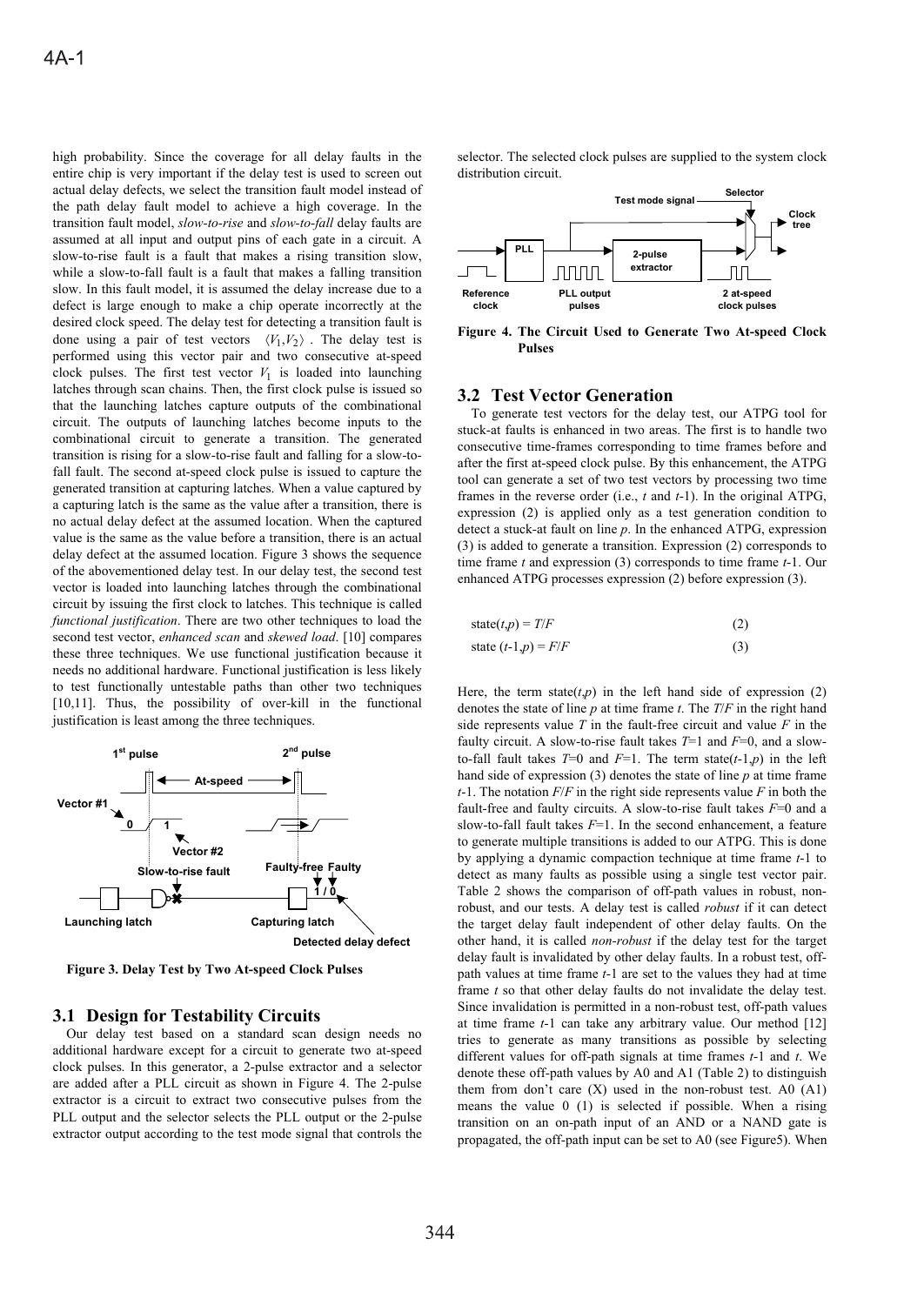a falling transition on an on-path input of an OR or a NOR gate is propagated, the off-path input can take A1. Since in other two possible cases no transition can propagate on an off-path if a transition propagates on an on-path, off-paths can be set to neither A0 nor A1. For A0 (A1), a test vector compaction algorithm assigns 0 (1) value to off-path inputs. More details on this can be found in [12]. In the non-robust delay test described before, it is not possible to analyze a specific path because other delay faults may invalidate the test for that specific path. On the other hand in our method, delay faults that invalidate a test are also detectable. For example, consider an on-path and an off-path input of an AND gate. A slow-to-rise delay fault on an on-path input may invalidate a slow-to-rise delay test of the other input and vice versa. If only one of the inputs has a slow-to-rise delay fault, then the defect is detectable. Therefore, our method can detect delay faults using a small number of test vectors.

**Table 2 Off-path conditions in Delay Test** 

|                 |          |         | Off-path      |   |                |   |          |   |
|-----------------|----------|---------|---------------|---|----------------|---|----------|---|
|                 |          | On-path | Our<br>Method |   | Non-<br>Robust |   | Robust   |   |
| Time frame      | t-1      | t       | $t-1$         | t | $t-1$          | t | $t-1$    |   |
| <b>AND/NAND</b> | 0        |         | A0            | 1 | X              |   |          |   |
|                 |          | 0       | X             | 1 | X              |   |          |   |
| OR/NOR          | $\Omega$ |         | X             | 0 | X              | 0 | $\Omega$ | 0 |
|                 |          | 0       | A1            | 0 | X              |   | 0        |   |



**Figure 5. Generation of Multiple Transitions** 

### **4. Result**

In this section, we summarize statistics such as the number of test vectors for each test item and the test vector generation time. Then, we present the followings: 1) a comparison of the number of test vectors and the test vector generation time for the robust test method and our method, 2) the delay distribution for paths covered by our delay test method, 3) the correlation between screening results and the actual delay defects.

# **4.1 Test Items and Generated Test Vectors**

We have developed an in-house ATPG tool at Fujitsu and have been using it since the ECL mainframe era. The reason of developing an in-house tool is that an ATPG program needs to be optimized for design-for-testability circuits. All test vectors including the ones used for the delay test are generated by our ATPG program. Table 3 shows test vector generation results for a 2.16GHz microprocessor design described in Section 1. SCAN is a test for scan chains, FUNCTION is a functional test based on a stuck-at fault model, RBIST is a Built-In-Self-Test for memories, and DELAY is the delay test to screen out delay defects. We verify all test vectors from functional and timing viewpoints before they are applied to chips. The verification is done by an in-house test vector verification tool named VERIFIER. Using the delay data generated by a static timing analyzer in SDF format, VERIFIER verifies the expected values and timing by performing timing simulation. By this, it is possible to verify not only the expected values for input vectors but also the timing information reported by the static timing analyzer. Table 4 shows the CPU time needed for the verification.

| Table 3. Test Items |  |
|---------------------|--|
|---------------------|--|

| Test            | $#$ Faults | #       | Coverage | Time    |
|-----------------|------------|---------|----------|---------|
|                 |            | Vectors |          | (Hours) |
| <b>SCAN</b>     | 9,059,216  | 14      | 99.9%    | 0.22    |
| <b>FUNCTION</b> | 21,803,669 | 2,014   |          | 14.15   |
| <b>RBIST</b>    | N/A        | N/A     | N/A      | 0.12    |
| <b>DELAY</b>    | 9,750,387  | 3,103   | 90.0%    | 31.11   |

**Table 4. Time Required for Verification and Test** 

| Test            | Verification<br>(Hours) | Relative<br>Verification Time |
|-----------------|-------------------------|-------------------------------|
| <b>SCAN</b>     | 101.02                  | 2.9%                          |
| <b>FUNCTION</b> | 16.80                   | 0.5%                          |
| <b>RBIST</b>    | 3,346.04                | 96.1%                         |
| <b>DELAY</b>    | 16.24                   | 0.5%                          |

We generated test vectors using a Fujitsu 1.3GHz PRIMEPOWER, and we verified test vectors on IA servers with an Intel Pentium4 2.4GHz CPU. The verification time in Table 4 corresponds to the case when one CPU is used; we accelerated the verification by parallel execution on 12 CPUs. Overall, 2.9%, 0.5%, 96.1%, and 0.5% of the total time was used for the scan chain test, the function test, the memory test, and the delay test, respectively.

### **4.2 Comparison with Robust Delay Test**

First we used the robust test to screen out delay defects, but it was not practical because of large generation time and large number of test vectors. Therefore, we compare our test with the robust test to show the effectiveness of our method. The left graph in Figure 6 shows the change of coverage with the number of test vectors. In our method, the coverage reaches 90% using only 3,103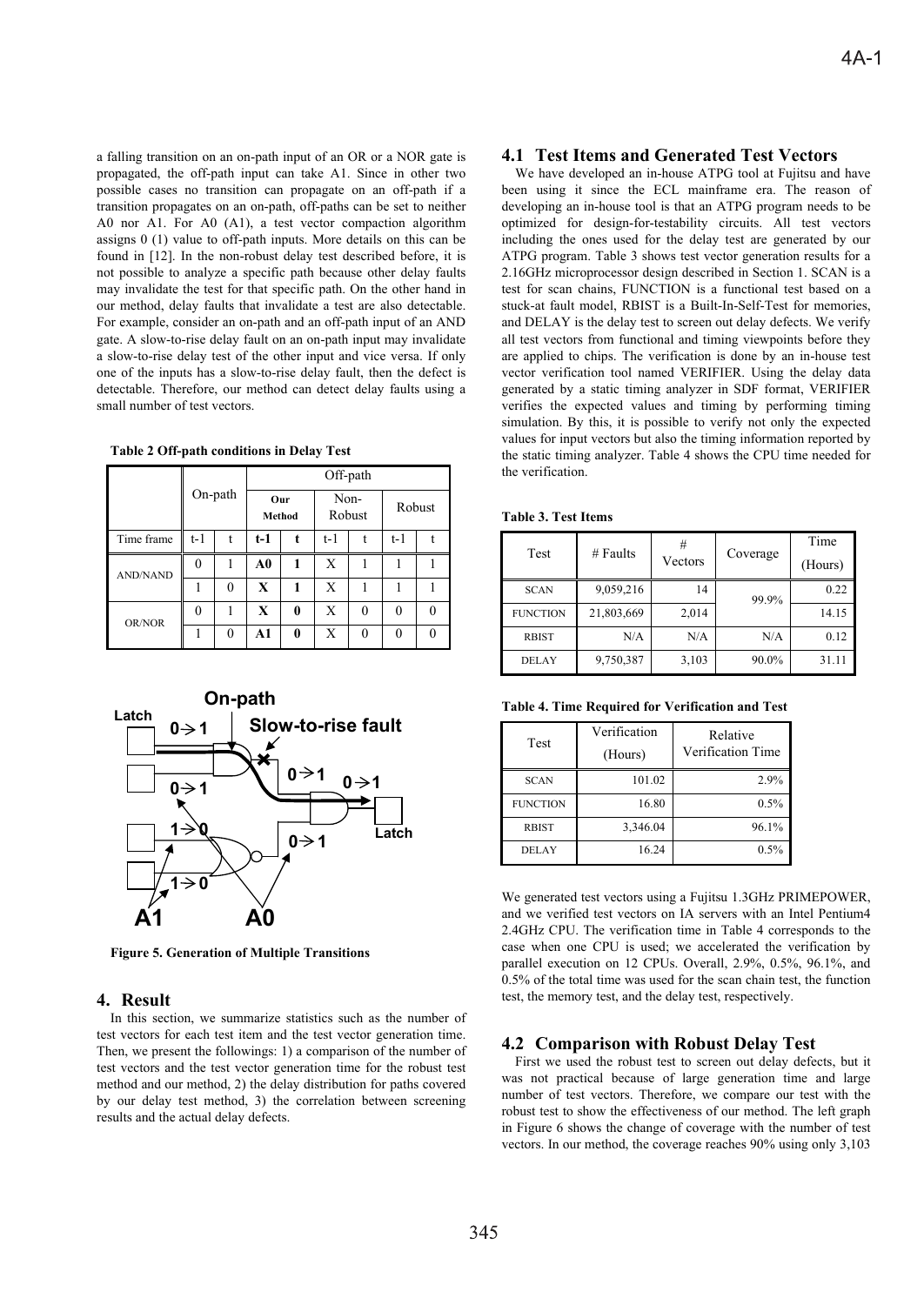test vectors. The robust test requires twice the number of test vectors to achieve the same coverage. The right graph in Figure 6 shows the change of coverage as a function of the execution time. In our method, the coverage reaches 90% in 31 hours, but it takes the robust test three times longer to reach the same coverage. Therefore, to screen out delay defects of microprocessors, using the robust test is not practical. Table 5 summarizes the above results. When performing our delay test, the maximum memory usage was about 5 GB.



**Figure 6. Change of Coverage of Delay Test** 

**Table 5. Summary of delay test results** 

| Test       | # Faults  | #       | Coverage | Time    |
|------------|-----------|---------|----------|---------|
|            |           | Vectors |          | (Hours) |
| Robust     | 9,749,914 | 7,017   | 90.0%    | 91.3    |
| Our Method | 9,750,387 | 3,103   | 90.0%    | 31.1    |

#### **4.3 Delay of Paths Covered by Delay Test**

The transition delay fault assumes an infinite excessive delay due to a defect. More than one path may pass location *x* where a delay fault is assumed. In a delay test based on a transition fault, the path with the maximum delay out of all paths passing location *x* is not necessarily tested by a test vector generated for this purpose. We estimate the distribution of the delay of paths covered by our delay test by VERIFIER described in Section 4.1. VERIFIER performs timing simulation using input vectors and delay information. Then simulated output values are compared against the expected values. In our verification tool, we can specify the time to compare the values (i.e., the strobe time). We performed the verification several times using different values for the strobe times; we used frequencies both lower and higher than the target frequency.

If the simulated values of latches are different than the expected values, the applied vector tests the delay of a path that is slower than the frequency corresponding to the strobe time. Therefore, we can get the delay distribution of paths tested by the applied test vectors from the number of latches in which simulated values are different than the expected ones. However, the exact number of paths is not known from the number of those latches. If the simulated value of a latch is different than its expected value, then some of the paths terminating at the latch are tested. For each test vector we count the number of latches whose simulated values are different than the expected values. Then, we calculate the sum of the number of latches for all test vectors. We plot the results in a

graph (see Figure 7). The graph *Dist\_DT* shows the delay distribution of paths covered by the delay test. For *Dist\_DT* the vertical axis corresponds to the numbers of latches. Figure 7 also shows *Dist STA*, the actual delay distribution of paths reported by the static timing analyzer. The vertical axis in this case corresponds to the number of paths.

Since the scale of the vertical axis is different for *Dist\_DT* and *Dist STA*, we cannot compare the two graphs directly to find out how many paths are covered by the delay test. Therefore, we enlarged *Dist DT* graph vertically so that two graphs intersect at frequency *A*.



**Figure 7. Delay Distribution of the Paths Covered by Delay Test**

Since the fastest frequency at which VERIFIER can run is *B*, we collect data for frequencies less than it. Assume most paths with a speed between frequencies *A* and *B* in *Dist\_STA* are almost fully covered by the delay test (see the circled area marked with *C*). On the other hand, *Dist\_STA* is not fully covered by *Dist\_DT* for frequencies faster than *A*. Therefore, we speculate paths with a speed faster than frequency *A* in *Dist\_STA* are not fully covered by the delay test. However, we can see that the delay test can to some extent cover paths in each frequency according to the delay distribution *Dist\_STA* although the coverage is smaller in low frequencies. Therefore, we can expect that screening by a delay test based on a transition fault model can also cover to some extent slower paths including critical paths. We report experimental results in Section 4.4.

#### **4.4 Screening Results**

We perform the screening for delay defects at 1.5GHz which is about 70% of the target frequency of the chip and at the normal operating voltage. The screening ratio for the total actual defective chips is 5.0%. In general, it is effective to detect delay defects at a lower voltage [13]. However, there is a risk to over-kill chips in a delay test at a lower voltage. Therefore, the important thing to do before actually applying a delay test to screening is to ensure that go/no-go results by a delay test correlate well with defective chips found by the system test. If the correlation between the delay test and the system test is confirmed, the screening for delay defects is applied if the value of  $\triangle LMC$  in expression (1) is positive.

We apply the delay test at a lower voltage for chips that pass all functional tests as well as the delay test at the normal voltage. We set the clock frequency to 1.5GHz. Then, regardless of the result,